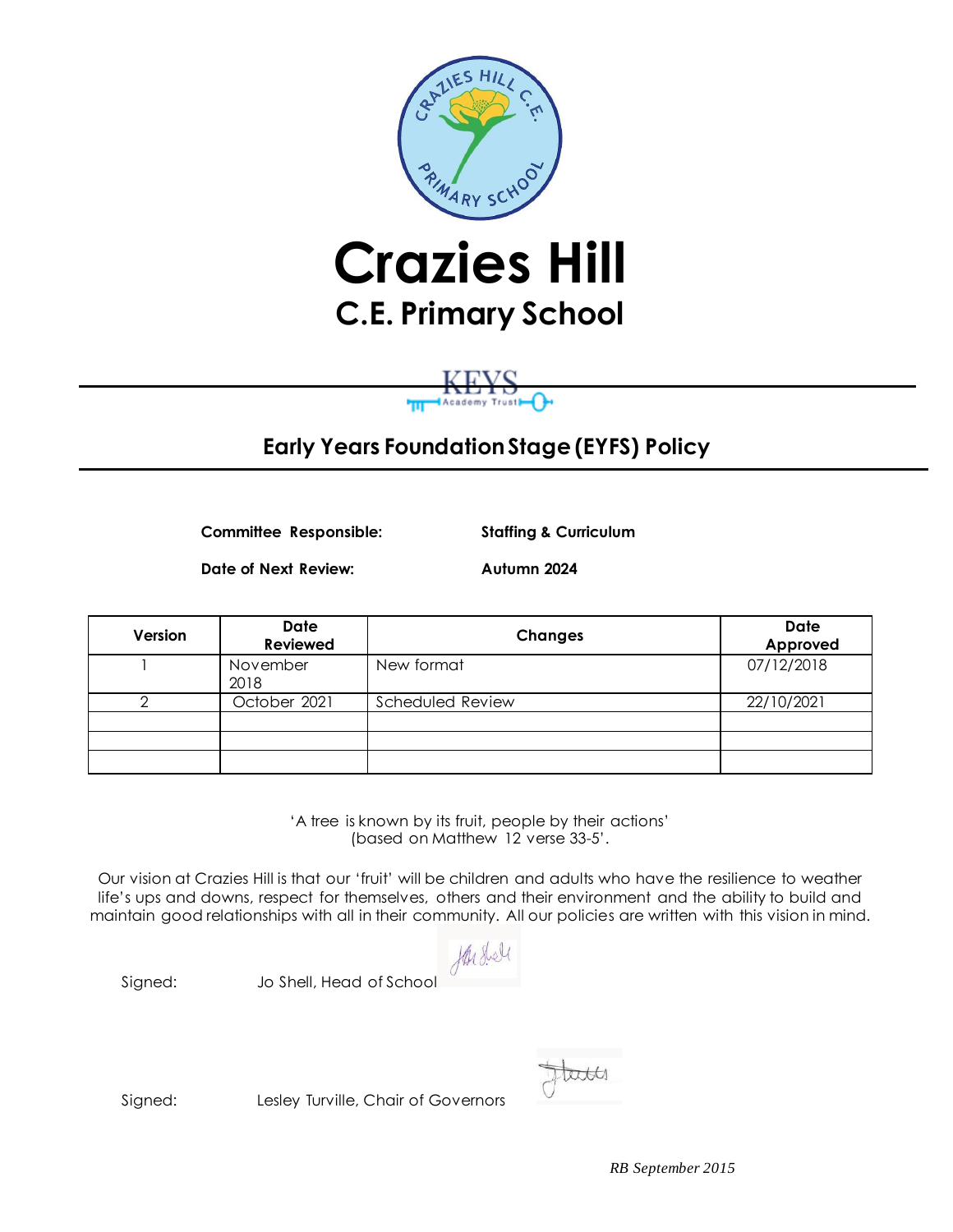#### **Vision Statement**

At Crazies Hill we believe that every person in our school community has been made in the image of God and is loved by God. Everyone is equal and we treat each other with dignity and respect. Our school is a place where everyone should be able to flourish in a loving and hospitable community. This is reflected in our school vision and our values which drive everything we do daily and all our school policies.

'A tree is known by its fruit, people by their actions' (based on Matthew 12 verse 33-35)

#### Values: **Relationships, Resilience and Respect**

"Every child deserves the best possible start in life and the support that enables them to fulfill their potential. Children develop quickly in the early years and a child's experiences between birth and age five have a major impact on their future life chances. A secure, safe and happy childhood is important in its own right. Good parenting and high quality early learning together provide the foundation children need to make the most of their abilities and talents as they grow up."

The Early Years Foundation Stage (EYFS) applies to children from birth to the end of the reception year. The EYFS seeks to provide:

• **quality and consistency** in all early years settings, so that every child makes good progress and no child gets left behind;

• **a secure foundation** through learning and development opportunities which are planned around the needs and interests of each individual child and are assessed and reviewed regularly;

• **partnership working** between practitioners and with parents and/or carers;

• **equality of opportunity** and anti-discriminatory practice, ensuring that every child is included and supported.

The EYFS is based upon four principles:

- A Unique Child
- Positive Relationships
- Enabling Environments
- Learning and Development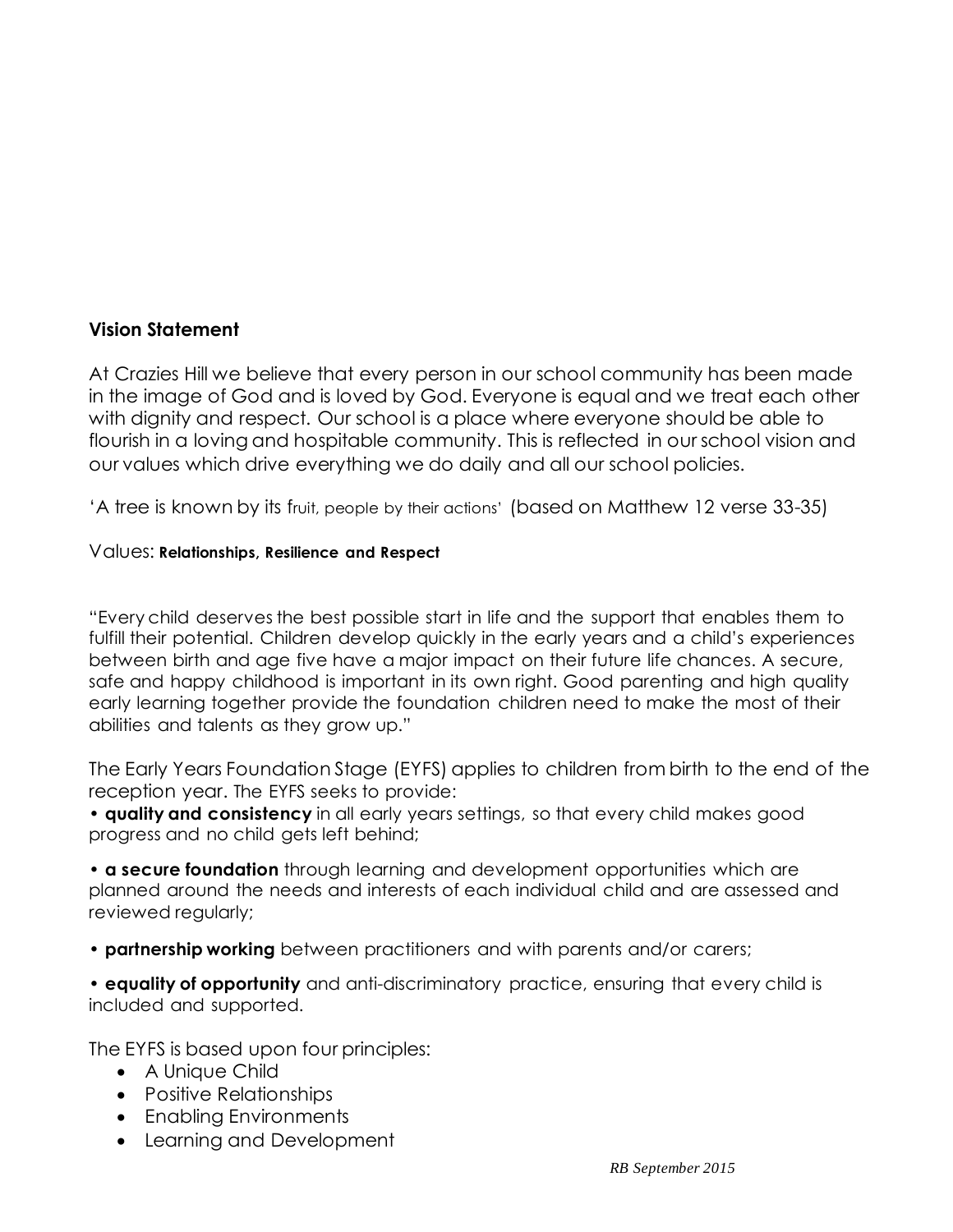# **A Unique Child**

At Crazies Hill CE Primary School we recognise that every child is a competent learner who can be resilient, capable, confident and self assured. We recognise that children develop in individual ways, at varying rates. Children's attitudes and dispositions to learning are influenced by feedback from others; we use praise and encouragement, as well as celebration/ sharing assemblies and rewards, to encourage children to develop a positive attitude to learning.

#### *Inclusion*

We value the diversity of individuals within the school and do not discriminate against children because of 'differences'. All children at Crazies Hill CE Primary School are treated fairly regardless of race, religion or abilities. All children and their families are valued within our school.

In our school we believe that all our children matter. We give our children every opportunity to achieve their best. We do this by taking account of our children's range of life experiences when planning for their learning.

In the EYFS we set realistic and challenging expectations that meet the needs of our children. We achieve this by planning to meet the needs of boys and girls, children with special educational needs, children who are more able, children with disabilities, children from all social and cultural backgrounds, children of different ethnic groups and those from diverse linguistic backgrounds.

We meet the needs of all our children through:

- planning opportunities that build upon and extend children's knowledge, experience and interests, and develop their self-esteem and confidence
- using a wide range of teaching strategies based on children's learning needs
- providing a wide range of opportunities to motivate and support children and to help them to learn effectively
- providing a safe and supportive learning environment in which the contribution of all children is valued
- using resources which reflect diversity and are free from discrimination and stereotyping
- planning challenging activities for children whose ability and understanding are in advance of their language and communication skills
- monitoring children's progress and taking action to provide support as necessary

It is important to us that all children in the school are 'safe'. We aim to educate children on boundaries, rules and limits and to help them understand why they exist. We provide children with choices to help them develop this important life skill. Children should be allowed to take risks, but need to be taught how to recognise and avoid hazards.

We aim to protect the physical and psychological well being of all children.

# *Safeguarding and Welfare*

"Children learn best when they are healthy, safe and secure, when their individual needs are met and when they have positive relationships with the adults caring for them."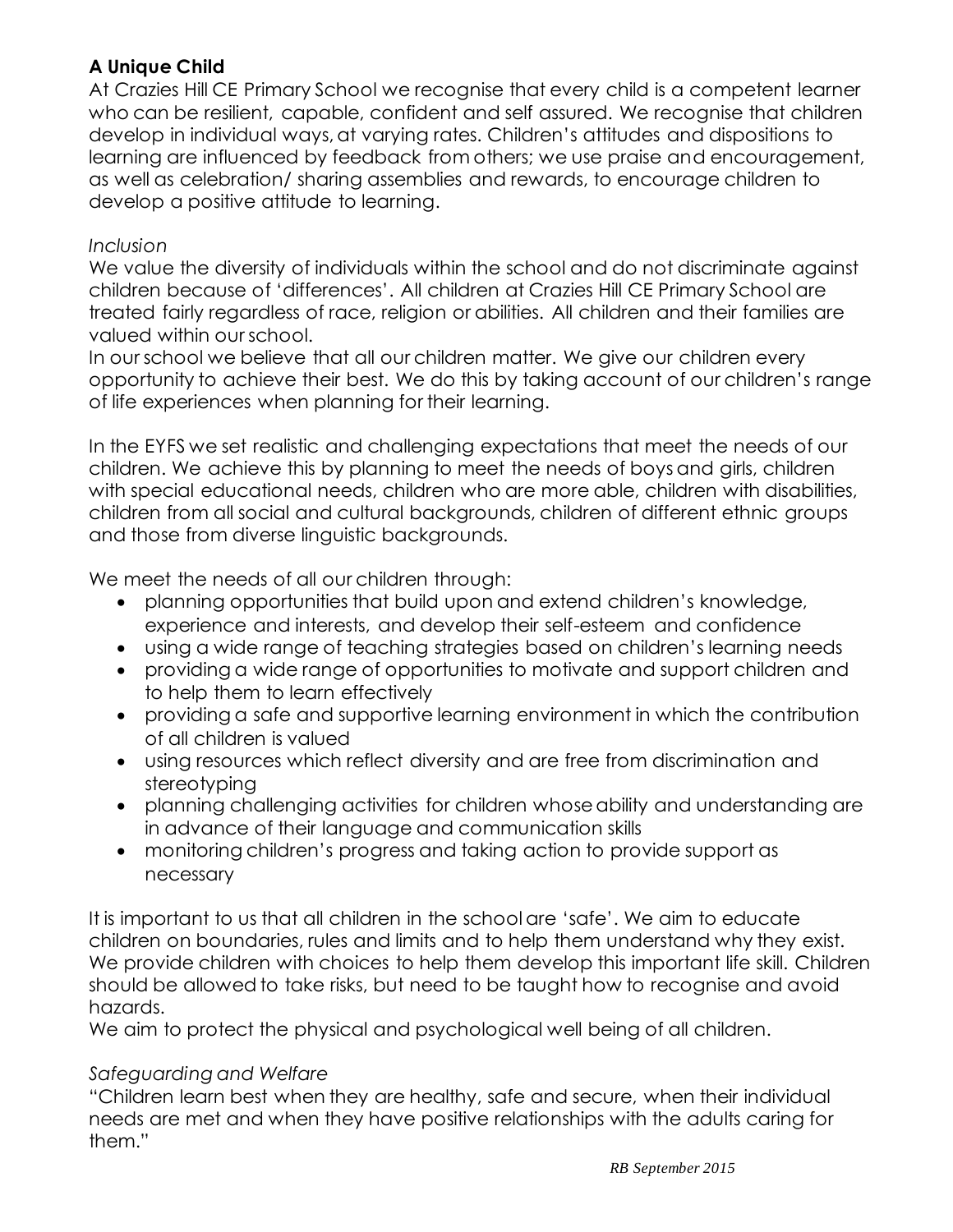At Crazies Hill CE Primary School we understand that we are legally required to comply with certain welfare requirements as stated in the Statutory Framework for Early Years Foundation Stage 2014. All members of staff understand the safeguarding policy and procedures, and have up to date knowledge of safeguarding issues. The school has regard to the Government's statutory guidance *'Working Together to Safeguard Children'*.

# **We understand that we are required to:**

- promote the welfare of children
- promote good health, preventing the spread of infection and taking appropriate action when children are ill
- manage behaviour effectively in a manner appropriate for the children's stage of development and individual needs
- ensure all adults who look after the children or who have unsupervised access to them are suitable to do so
- ensure that the premises, furniture and equipment is safe and suitable for purpose
- ensure that every child receives enjoyable and challenging learning and development experiences tailored to meet their needs.
- maintain records, policies and procedures required for safe efficient management of the setting and to meet the needs of the children.

#### **Positive Relationships**

At Crazies Hill CE Primary School we recognise that children learn to be strong and independent from secure relationships. We aim to develop caring, respectful, professional relationships with the children and their families.

#### **Parents as Partners**

We recognise that parents are children's first and most enduring educators and we value the contribution they make.

We recognise the role that parents have played, and their future role, in educating the children. We do this through:

- talking to parents about their child before their child starts in our school;
- offering to visit all children in their home setting prior to their starting school
- ensuring the children have the opportunity to spend time with their teacher before starting school during two afternoon sessions
- inviting all parents to an induction meeting during the summer term of the year before their child starts school
- offering parents regular opportunities to talk about their child's progress in our reception class and allowing free access to the children's 'Learning Journey' folders
- encouraging parents to talk to the child's teacher if there are any concerns. There is a formal meeting for parents twice a year at which the teacher and the parent discuss the child's progress in private with the teacher. Parents receive a report on their child's attainment and progress at the end of each school year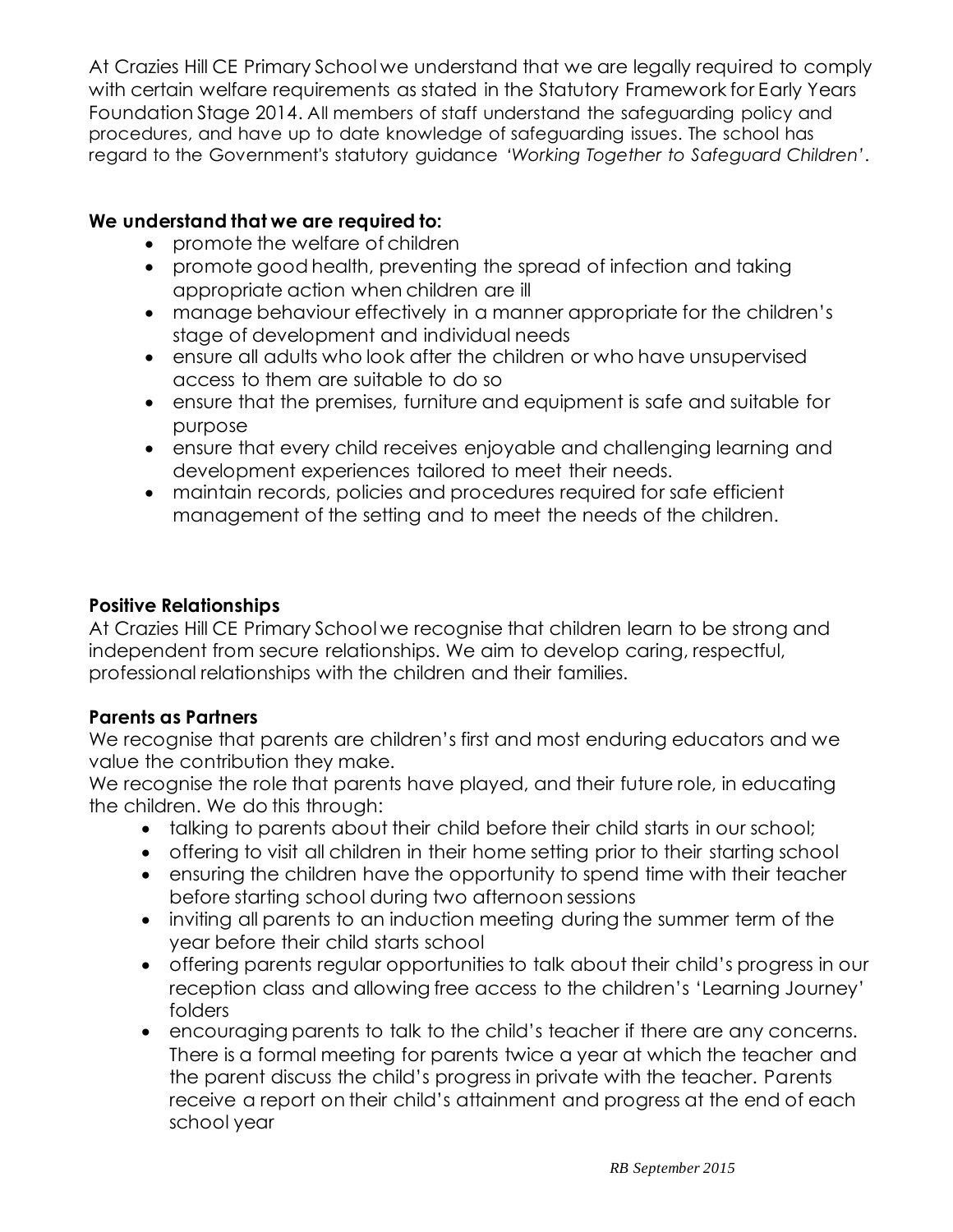- arranging a range of activities throughout the year that encourage collaboration between child, school and parents: Class assemblies, Sports Day etc
- providing space in the children's 'Learning Journey' folders for parents to leave comments relating to the children's achievements

The class teacher aims to develop good relationships with all children, interacting positively with them and taking time to listen to them. At our school the EYFS teacher acts as 'Key Person' to all children in EYFS.

We have good links with our local Preschools. Records are passed between settings and the children's transition into school is made as smooth as possible.

# **Enabling Environments**

At Crazies Hill CE Primary School we recognise that the environment plays a key role in supporting and extending the children's development. This begins by observing the children and assessing their interests, development and learning, before planning challenging but achievable activities and experiences to extend the children's learning.

# *Observation, Assessment and Planning*

The Planning within the EYFS follows the schools' Long Term Plan and Medium Term Plans (MTPs), which are based around termly themes. These plans are used by the EYFS teacher as a guide for weekly planning; however the teacher may alter these MTPs in response to the needs (achievements and interests) of the children. This will be indicated on weekly planning. There are also continuous provision plans for all of the resources that are available to the children.

Upon entry we are required to assess the children (Baseline assessment) within the first 6 weeks of school. We have chosen an observation based assessment which will have minimal impact on the children's early school experience.

We make regular assessments of children's learning and we use this information to ensure that future planning reflects identified needs. Assessment in the EYFS takes the form of observation, and this involves the teacher and other adults as appropriate. These observations are recorded in children's individual profiles on Tapestry. They also contain information provided by parents.

At Crazies Hill CE Primary School, we record judgements against the EYFS Profile. Each child's level of development is recorded against 17 assessment statements derived from the ELGs.

Within the final term of the EYFS, we provide a written summary to parents, reporting their progress against the ELGs and assessment scales. We give parents the opportunity to discuss these judgements with the EYFS teacher.

# *The Learning Environment*

The EYFS classroom is organised to allow children to explore and learn securely and safely. There are areas where the children can be active, be quiet and rest. The classroom is set up in learning areas, where children are able to find and locate equipment and resources independently. The EYFS class has it own outdoor area. This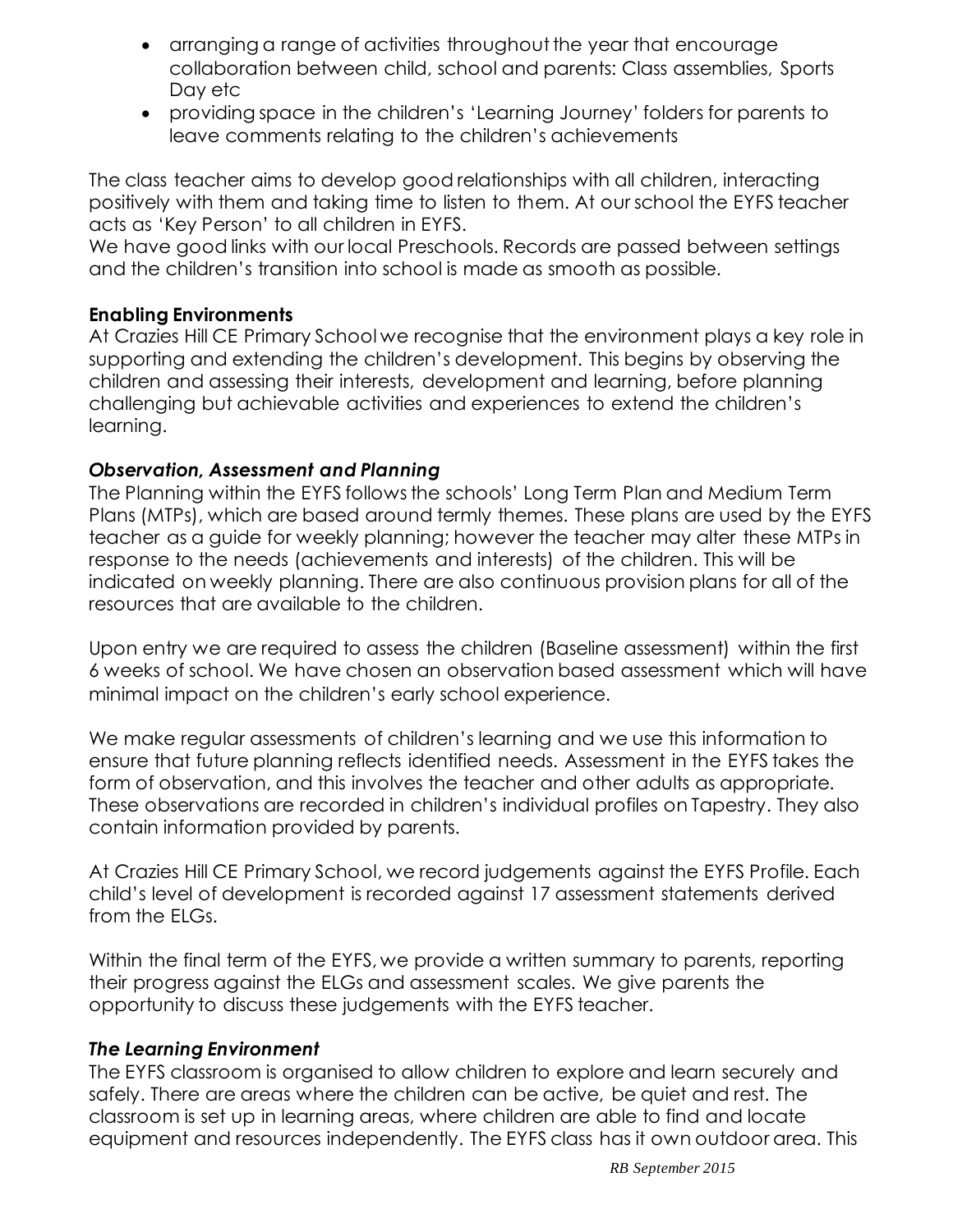has a positive effect on the children's development. Being outdoors offers opportunities for doing things in different ways and on different scales than when indoors. It offers the children opportunities to explore, use their senses and be physically active and exuberant. We plan activities and resources for the children to access outdoors that help the children to develop in all 7 areas of learning.

# *Learning and Development*

At Crazies Hill CE Primary School we recognise that children learn and develop in different ways and at different rates. We value all areas of learning and development equally and understand that they are inter connected.

# *Teaching and Learning Style*

Our policy on teaching and learning defines the features of effective teaching and learning in our school. These features apply to teaching and learning in the EYFS just as much as they do to the teaching in Key Stages 1 and 2. Features that relate to the EYFS are:

- the partnership between staff and parents, so that our children feel secure at school and develop a sense of well-being and achievement
- the understanding that staff have of how children develop and learn, and how this affects their teaching
- the range of approaches used that provide first-hand experiences, give clear explanations, make appropriate interventions and extend and develop play and talk or other means of communication
- the carefully planned curriculum that helps children work towards the Early Learning Goals throughout EYFS
- the provision for children to take part in activities that build on and extend their interests and develop their intellectual, physical, social and emotional abilities
- the encouragement for children to communicate and talk about their learning, and to develop independence and self-management
- the support for learning with appropriate and accessible indoor and outdoor space, facilities and equipment
- the identification of the progress and future learning needs of children through observations, which are shared with parents
- the good relationships between our school and the settings that our children experience prior to joining our school

In planning and guiding children's activities, practitioners must reflect on the different ways that children learn and reflect these in their practice. Three characteristics of effective teaching and learning are:

#### *Playing and exploring*

"Children's play reflects their wide ranging and varied interests and preoccupations. In their play, children learn at their highest level. Play with peers is important for children's development."

Children should investigate and experience things, and 'have a go'. Through play, our children explore and develop learning experiences, which help them make sense of the world. They practise and build up ideas, and learn how to control themselves and understand the need for rules. They have the opportunity to think creatively alongside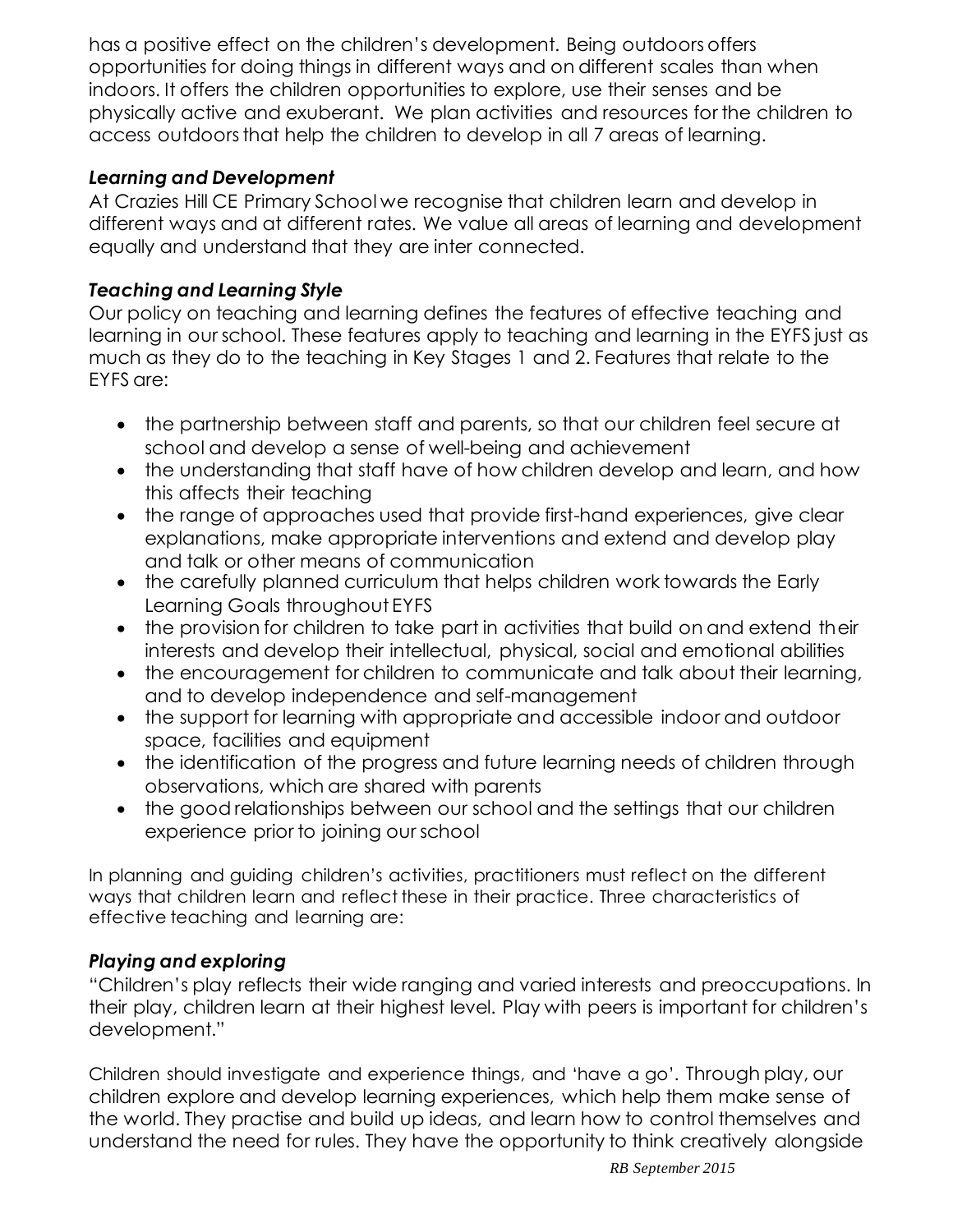other children as well as on their own. They communicate with others as they investigate and solve problems. They express fears or re-live anxious experiences in controlled and safe situations.

#### *Active Learning*

"Children learn best through physical and mental challenges. Active learning involves other people, objects, ideas and events that engage and involve children for sustained periods."

Active learning occurs when children are motivated and interested. Children need to have some independence and control over their learning. As children develop their confidence they learn to make decisions. It provides children with a sense of satisfaction as they take ownership of their learning.

# *Creating and Critical Thinking*

"When children have opportunities to play with ideas in different situations and with a variety of resources, they discover connections and come to new and better understandings and ways of doing things. Adult support in this process enhances their ability to think critically and ask questions."

Children should be given opportunities to be creative through all areas of learning, not just through the arts. Adults can support children's thinking and help them to make connections by showing genuine interest, offering encouragement, clarifying ideas and asking open questions. Children can access resources freely and are allowed to move them around the classroom to extend their learning. Children should have and develop their own ideas, make links between ideas, and develop strategies for doing things.

# *Areas of Learning*

The EYFS is made up of seven areas of learning. All areas of learning and development are important and inter-connected. Three areas are particularly crucial for igniting children's curiosity and enthusiasm for learning, and for building their capacity to learn, form relationships and thrive. These three areas, the *prime* areas, are:

- Personal, Social and Emotional Development
- Communication and Language
- Physical Development

We also support children in four *specific* areas, through which the three prime areas are strengthened and applied. The specific areas are:

- Literacy
- Mathematics
- Knowledge of the World
- Expressive Arts and Design

None of these areas can be delivered in isolation from the others. They are equally important and depend on each other. All areas are delivered through a balance of adult led and child initiated activities. In each area there are Early Learning Goals (ELGs) that define the expectations for most children to reach by the end of the EYFS.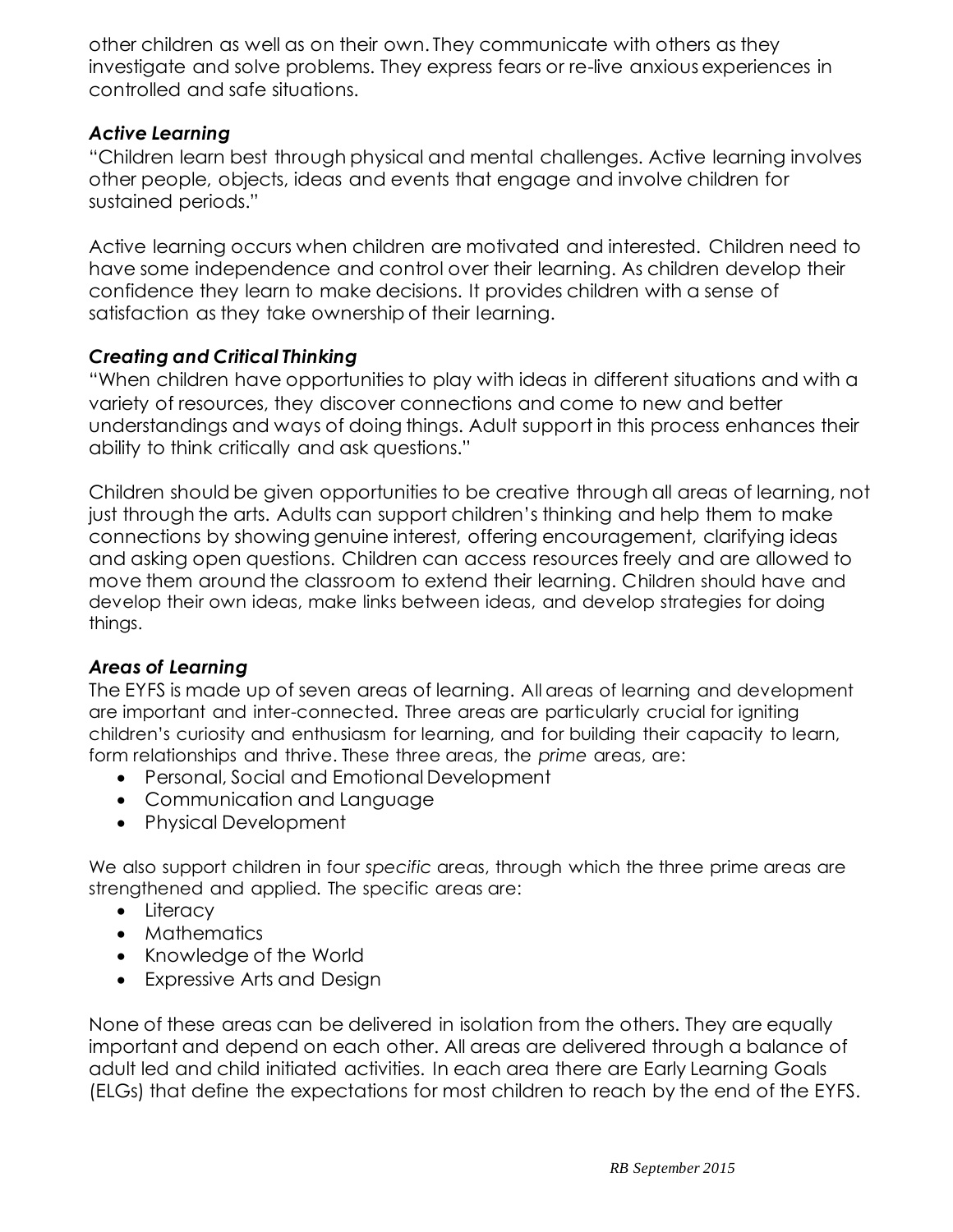As children grow older, and as their development allows, it is expected that the balance will gradually shift towards more activities led by adults, to help children prepare for more formal learning, ready for Year 1.